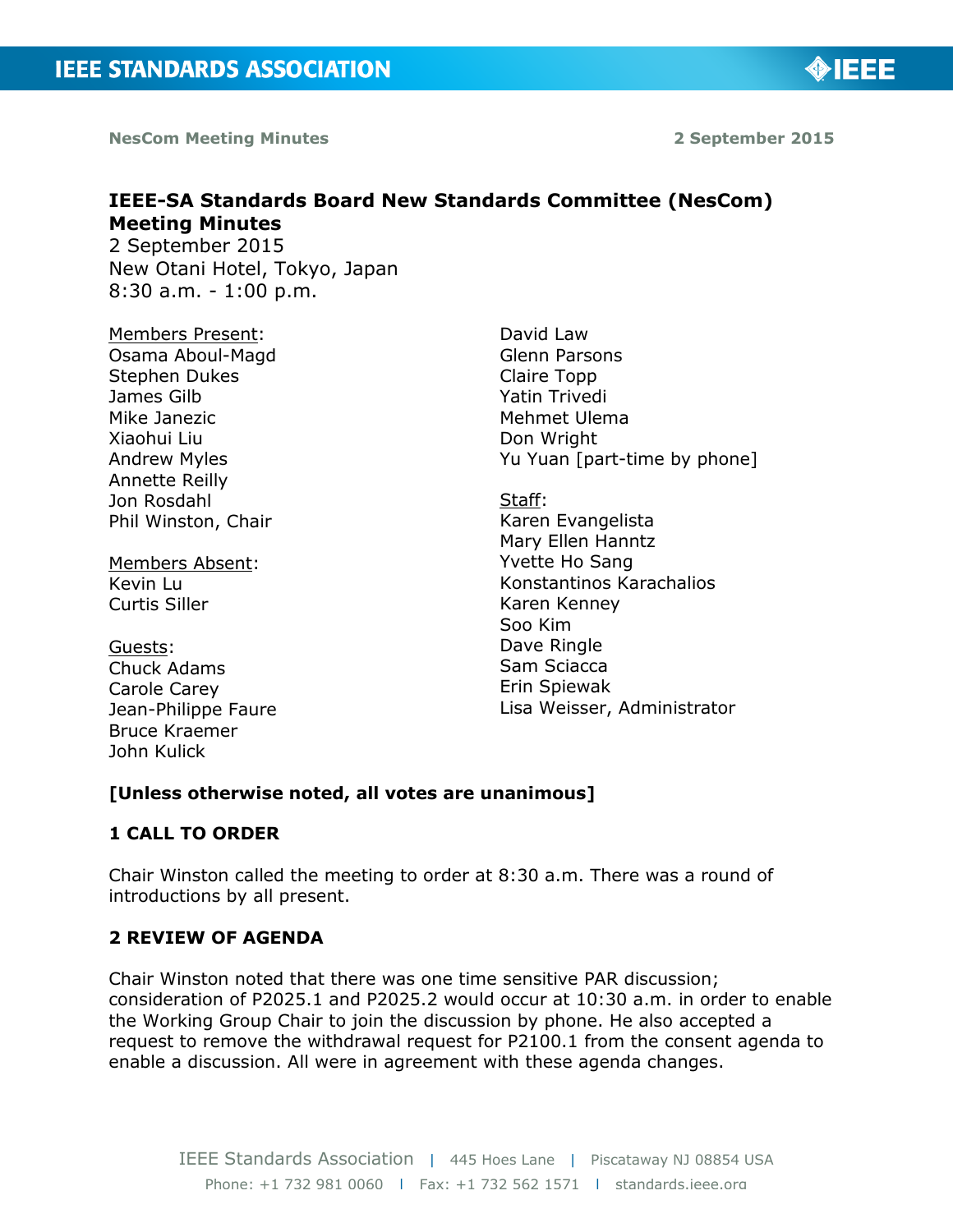There was a motion to approve the agenda. There was no objection to unanimous consent.

There was discussion of the withdrawal request for P2100.1 and unanimous approval of the withdrawal request:

#### IEEE-SA Board of Governors/Corporate Advisory Group

#### **P2100.1**

Standard Specifications for Wireless Power and Charging Systems *Recommendation: Approve PAR withdrawal*

#### **2.1 Consent Agenda**

### **2.1.1 Withdrawal Requests**

IEEE Computer Society/Learning Technology

#### **P1484.12.3-2005/Cor 1**

Standard for Extensible Markup Language (XML) Schema Definition Language Binding for Learning Object Metadata - Corrigendum 1: Corrigendum to Reflect the Learning Object Metadata Corrigendum

#### *Recommendation: Approve PAR withdrawal*

#### IEEE Engineering in Medicine and Biology Society/IEEE 11073 Standards Committee

#### **P11073-10404a**

Health Informatics - Personal Health Device Communication - Device Specialization - Pulse Oximeter Amendment

#### *Recommendation: Approve PAR withdrawal*

#### **P11073-10407a**

Health Informatics - Personal Health Device Communication - Device Specialization - Blood Pressure Monitor Amendment

*Recommendation: Approve PAR withdrawal*

#### **P11073-10408a**

Health Informatics -Personal Health Device Communication Part 10408: Device Specialization - Thermometer Amendment *Recommendation: Approve PAR withdrawal*

#### **P11073-10415a**

Health Informatics - Personal Health Device Communication - Device Specialization - Weighing Scale Amendment

*Recommendation: Approve PAR withdrawal*

#### **P11073-10420a**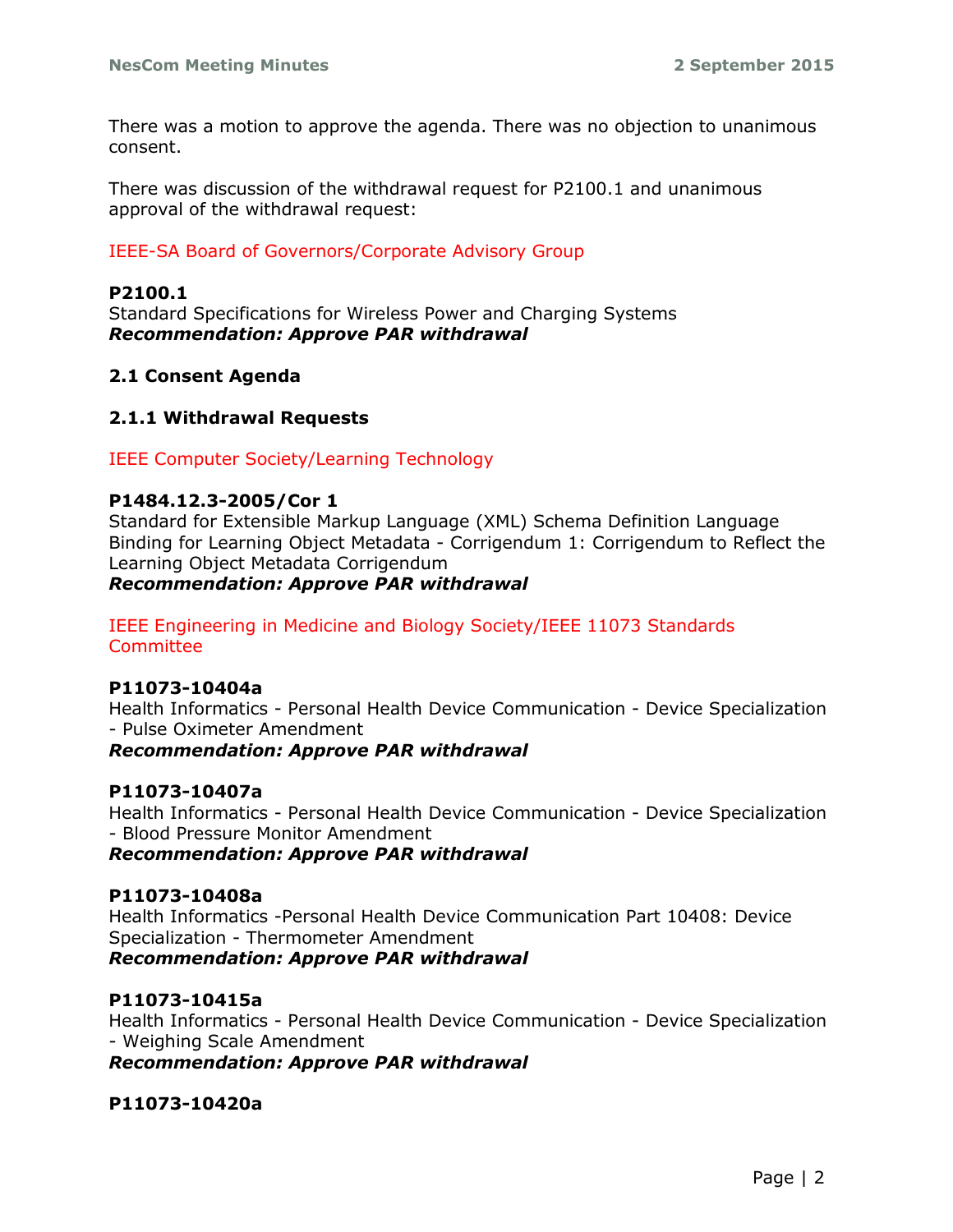Health Informatics - Personal Health Device Communication Part 10420: Device Specialization - Body Composition Analyzer Amendment *Recommendation: Approve PAR withdrawal*

IEEE Power and Energy Society/Electric Machinery

#### **P1415**

Guide for Induction Machinery Maintenance Testing and Failure Analysis *Recommendation: Approve PAR withdrawal*

IEEE-SASB Coordinating Committees/SCC20 - Test and Diagnosis for Electronic **Systems** 

#### **P1877**

Standard for Test Orchestration Interface (TOIF) for Orchestrating Resources, Observations, and Information via Web Services *Recommendation: Approve PAR withdrawal*

**2.1.2 Project Number Change Request for P11073-10702 'Standard for Domain Information & Service Model for Service-Oriented Point-of-Care Medical Device Communication'. The new PAR number will be P11073- 10207.**

#### **3 APPROVAL OF PRIOR MEETING MINUTES**

There was a motion to approve the 25 March 2015 NesCom meeting minutes and the 5 June 2015 NesCom meeting minutes. There was no objection to unanimous consent.

#### **4 PARS FOR DISCUSSION**

#### **4.1 Modified PARs**

#### IEEE-SA Board of Governors/Corporate Advisory Group

#### **P2404**

Standard for Power Plant De-Nitrogen Oxide (DeNOx) Plate-Type Catalyst *Recommendation: Approve modified PAR*

#### **P2413**

Standard for an Architectural Framework for the Internet of Things (IoT) *Recommendation: Approve modified PAR*

#### IEEE Computer Society/LAN/MAN Standards Committee

#### **P802.3bq**

Standard for Ethernet Amendment: Physical Layer and Management Parameters for 25 Gb/s and 40 Gb/s Operation, Types 25GBASE-T and 40GBASE-T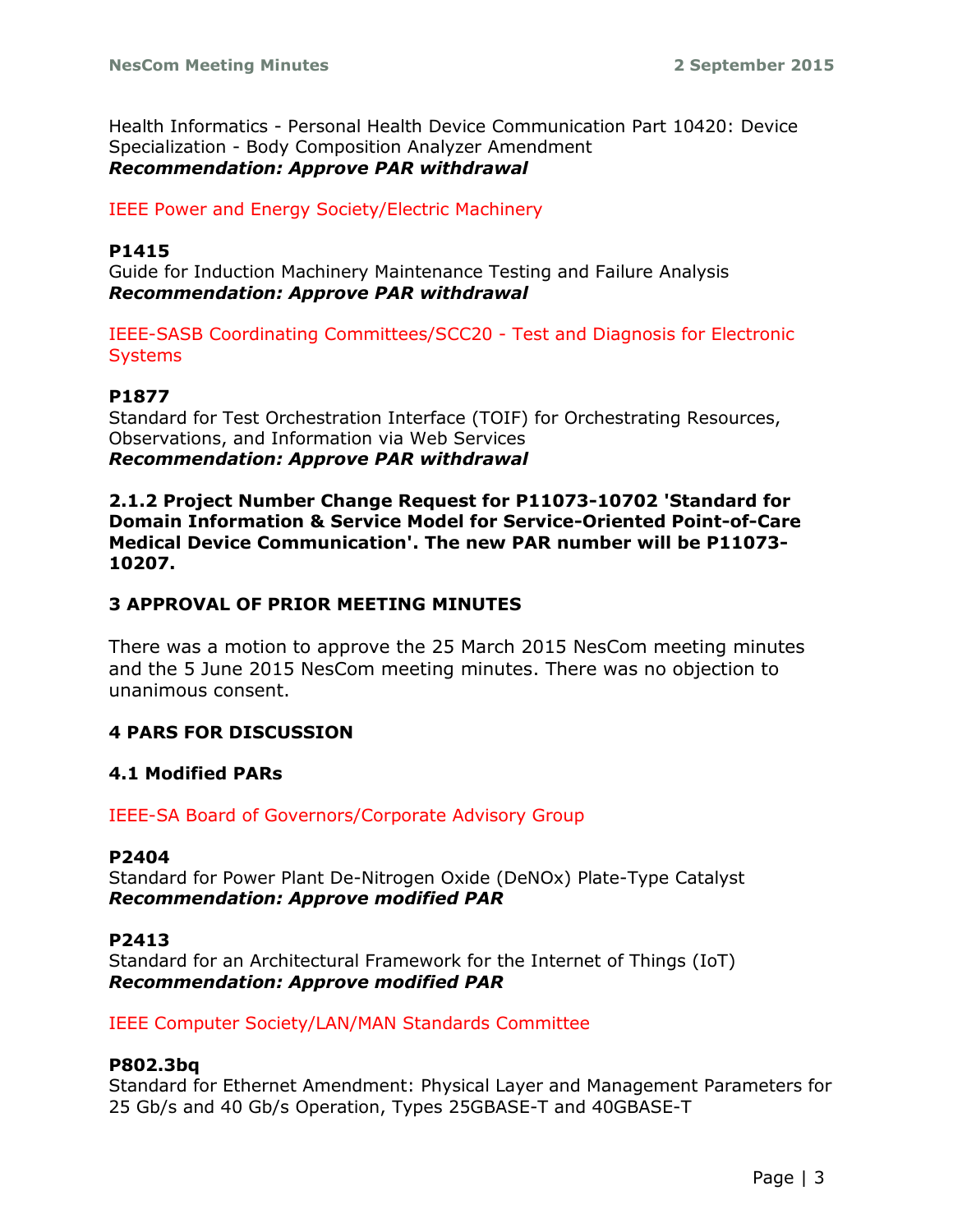# *Recommendation: Approve modified PAR*

### **P802.15.9**

Recommended Practice for Transport of Key Management Protocol (KMP) Datagrams *Recommendation: Approve modified PAR*

IEEE Computer Society/Simulation Interoperability Stds Organization/Stds Activity Committee

**P1278.2** Standard for Distributed Interactive Simulation (DIS) - Communication Services and Profiles *Recommendation: Approve modified PAR* 

IEEE Communications Society/Power Line Communications

#### **P1901.2a**

Standard for Low-Frequency (Less Than 500 kHz) Narrowband Power Line Communications for Smart Grid Applications Amendment to IEEE Standard 1901.2- 2013 Standard for Low-Frequency (Less Than 500 kHz) Narrowband Power Line Communications for Smart Grid Applications

*Recommendation: Approve modified PAR* 

IEEE Engineering in Medicine and Biology Society/IEEE 11073 Standards Committee

#### **P11073-10426**

Health Informatics - Personal Health Device Communication - Device Specialization - Home Healthcare Environment Ventilator

*Recommendation: Approve modified PAR* 

IEEE Industrial Electronics Society/Industrial Electronics Society Standards **Committee** 

#### **P61158**

Standard for Industrial Hard Real-Time Communication *Recommendation: Approve modified PAR* 

IEEE Instrumentation and Measurement Society/TC4 - High Frequency **Measurement** 

### **P378**

Recommended Practices for Scattering Parameter Measurements Using Vector Network Analyzers

*Recommendation: Approve modified PAR*

IEEE Power and Energy Society/Power System Relaying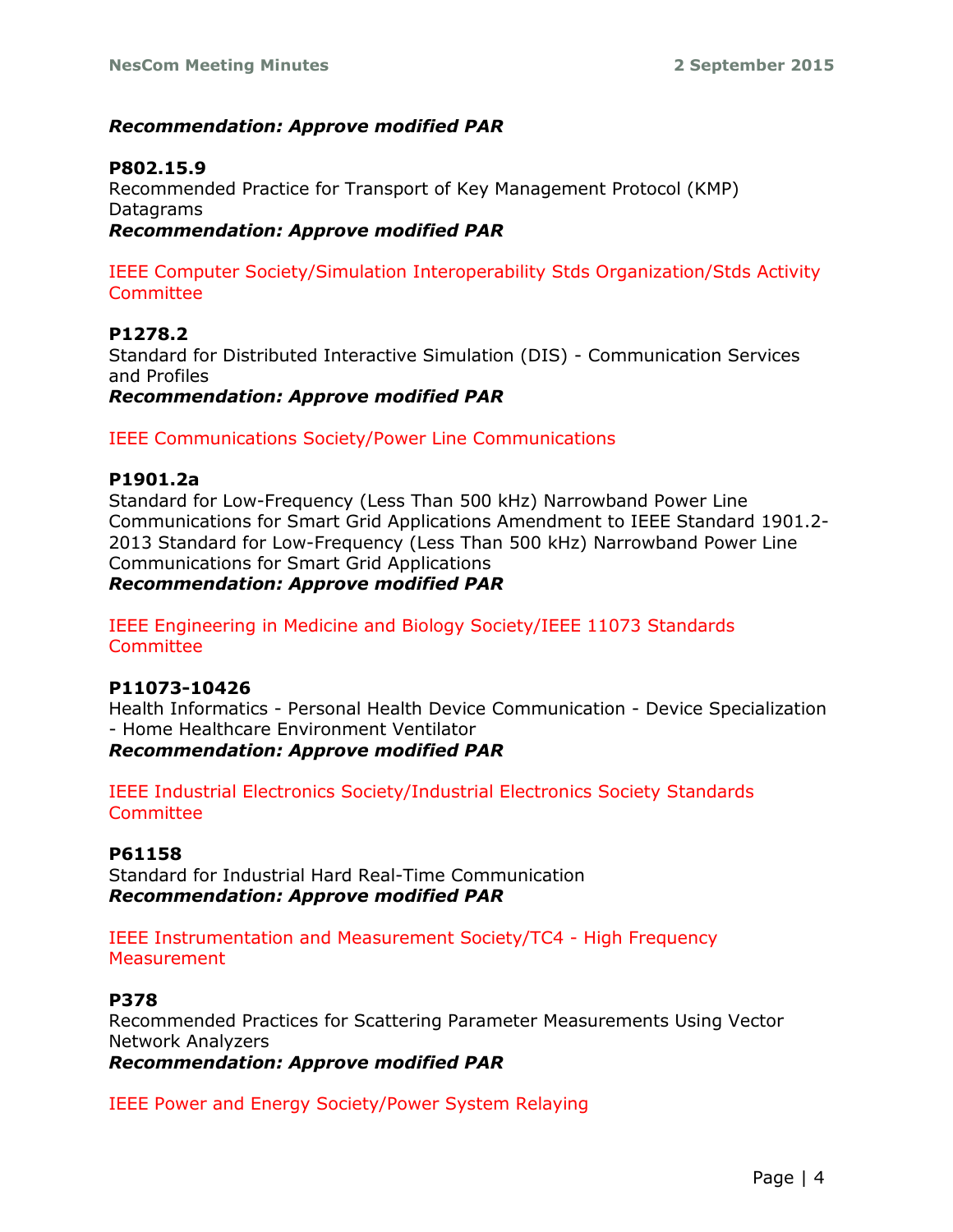### **PC37.248**

Guide for Common Format for Naming Intelligent Electronic Devices (COMDEV) *Recommendation: Approve modified PAR*

### IEEE Power and Energy Society/Substations

### **P1427**

Guide for Recommended Electrical Clearances and Insulation Levels in Air Insulated Electrical Power Substations *Recommendation: Approve modified PAR*

IEEE Power and Energy Society/Switchgear

# **PC37.13.1**

Standard for Definite-Purpose Switching Devices for Use in Metal-Enclosed Low-Voltage (600 Vac and Below) Power Circuit Breaker Switchgear *Recommendation: Approve modified PAR*

**PC37.27** Application Guide for Low-Voltage AC (635 V and Below) Power Circuit Breakers Applied with Separately-Mounted Current-Limiting Fuses *Recommendation: Approve modified PAR* 

# **4.2 Extension Requests**

IEEE Computer Society/Cloud Computing Standards Committee

#### **P2301**

Guide for Cloud Portability and Interoperability Profiles (CPIP) *Recommendation: Approve request for an extension until December 2017*

IEEE Computer Society/LAN/MAN Standards Committee

#### **P802.15.9**

Recommended Practice for Transport of Key Management Protocol (KMP) Datagrams *Recommendation: Approve request for an extension until December 2016*

#### IEEE Communications Society/Dynamic Spectrum Access Networks Standards **Committee**

# **P1900.5.1**

Standard Policy Language for Dynamic Spectrum Access Systems *Recommendation: Approve request for an extension until December 2017*

### **P1900.7**

Radio Interface for White Space Dynamic Spectrum Access Radio Systems Supporting Fixed and Mobile Operation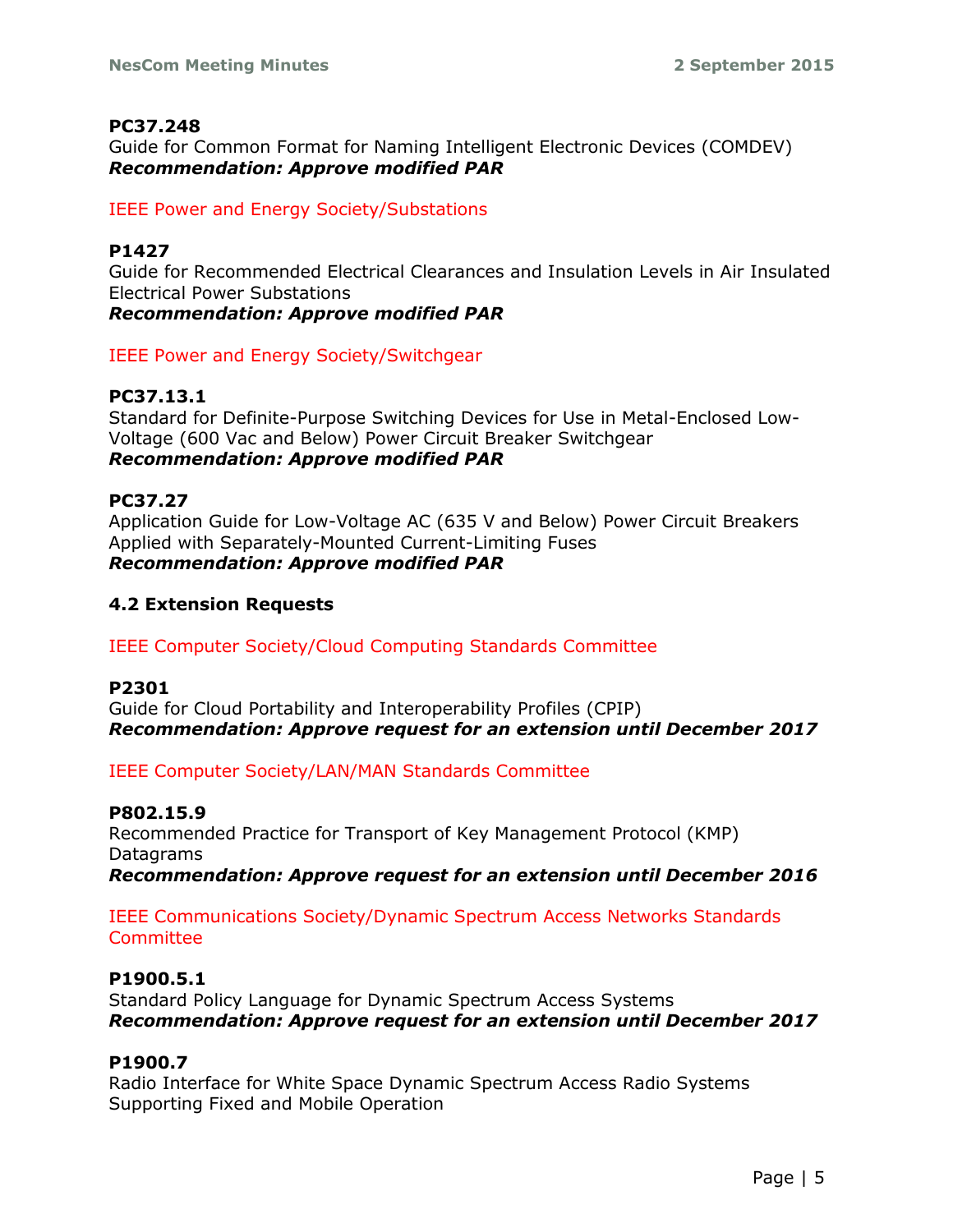### *Recommendation: Approve request for an extension until December 2016*

IEEE Engineering in Medicine and Biology Society/IEEE 11073 Standards **Committee** 

#### **P11073-10422**

Standard for Health Informatics - Personal Health Device Communication - Device Specialization - Urine Analyzer

*Recommendation: Approve request for an extension until December 2016*

IEEE Industry Applications Society/Petroleum & Chemical Industry

#### **P844.1**

Standard for Skin Effect Trace Heating of Pipelines, Vessels, Equipment, and Structures - General, Testing, Marking, and Documentation Requirements *Recommendation: Approve request for an extension until December 2016*

#### **P844.2**

Standard for Skin Effect Trace Heating of Pipelines, Vessels, Equipment, and Structures - Application Guide for Design, Installation, Testing, Commissioning, and Maintenance

#### *Recommendation: Approve request for an extension until December 2016*

### **P844.3**

Standard for Impedance Heating of Pipelines, Vessels, Equipment, and Structures - General, Testing, Marking, and Documentation Requirements

*Recommendation: Approve request for an extension until December 2017*

#### **P1673**

Standard for Requirements for Conduit & Cable Seals for Field Connected Wiring to Equipment in Petroleum and Chemical Industry Exposed to Pressures Above Atmospheric (1.5 kilopascals, 0.22 psi)

#### *Recommendation: Approve request for an extension until December 2017*

#### **P1810**

Guide for the Installation of Fire-Rated Cables Suitable for Hydrocarbon Pool Fires for Critical and Emergency Shutdown Systems in Petroleum and Chemical **Industries** 

*Recommendation: Approve request for an extension until December 2017*

#### IEEE Power and Energy Society/Nuclear Power Engineering

#### **P7-4.3.2**

Standard Criteria for Programmable Digital Devices in Safety Systems of Nuclear Power Generating Stations

*Recommendation: Approve request for an extension until December 2016*

IEEE Power and Energy Society/Power System Communications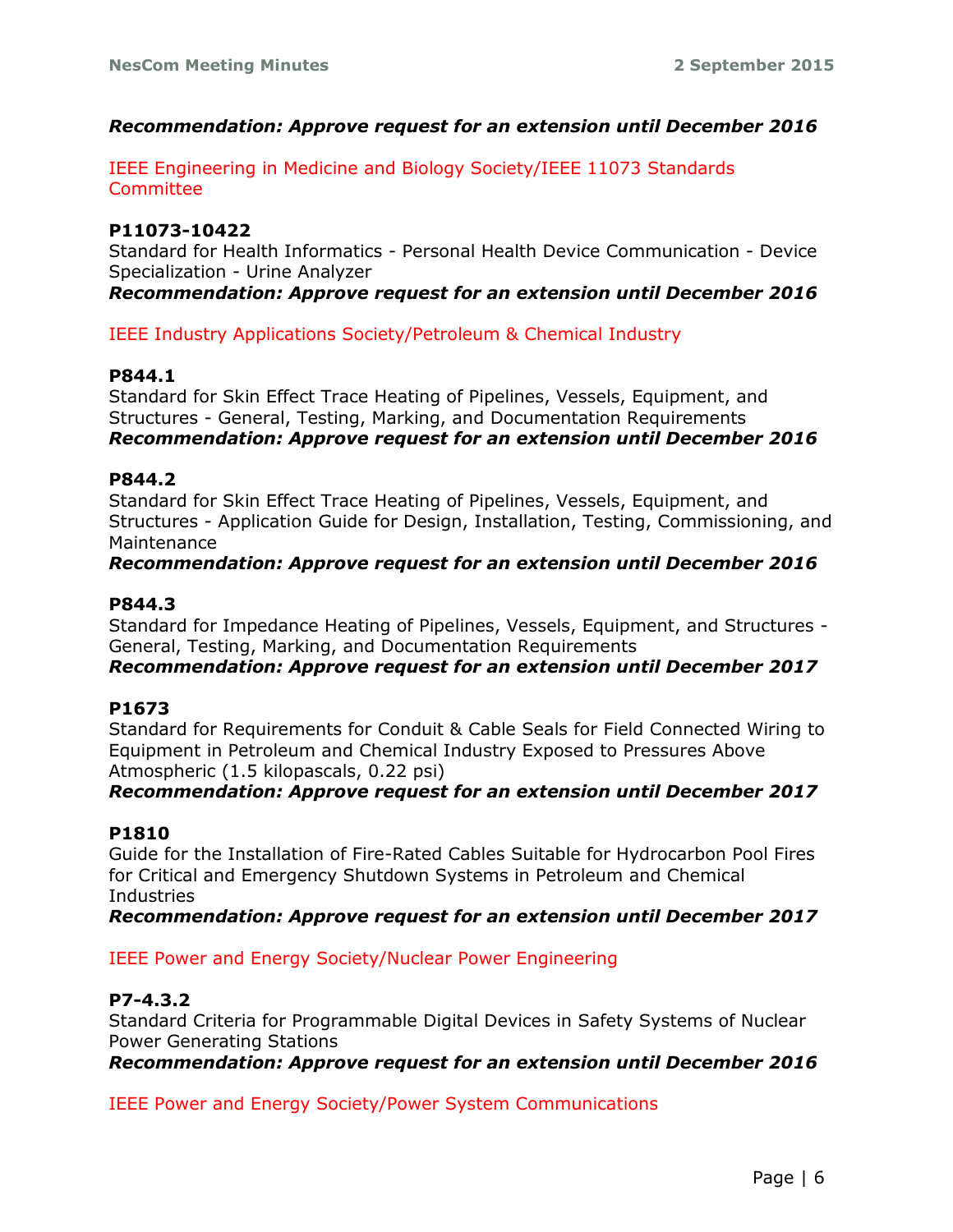# **P1591.2**

Standard for Testing and Performance of Hardware for All-Dielectric Self-Supporting (ADSS) Fiber Optic Cable

*Recommendation: Approve request for an extension until December 2016*

IEEE Power and Energy Society/Surge Protective Devices/High Voltage

# **PC62.92.1**

Guide for the Application of Neutral Grounding in Electrical Utility Systems, Part 1 - Introduction

*Recommendation: Approve request for an extension until December 2016*

# **PC62.92.2**

Guide for the Application of Neutral Grounding in Electrical Utility Systems, Part II - Synchronous Generator Systems

*Recommendation: Approve request for an extension until December 2016*

# IEEE Power and Energy Society/Substations

# **PC37.1.1**

Standard for Input and Output Requirements and Testing Methodology for Intelligent Electronic Devices (IEDs)

*Recommendation: Approve request for an extension until December 2017 [Approve=5, Disapprove=3]*

# IEEE Power and Energy Society/Switchgear

#### **PC37.100.1** Standard of Common Requirements for High Voltage Power Switchgear Rated Above 1000 V *Recommendation: Approve request for an extension until December 2016*

IEEE Power and Energy Society/Transmission and Distribution

# **P1243**

Guide for Improving the Lightning Performance of Transmission Lines *Recommendation: Approve request for an extension until December 2017*

IEEE Power and Energy Society/Transformers

# **PC57.140**

Guide for Evaluation and Reconditioning of Liquid Immersed Power Transformers *Recommendation: Approve request for an extension until December 2017*

IEEE-SASB Coordinating Committees/SCC04 - Electrical Insulation

**P98**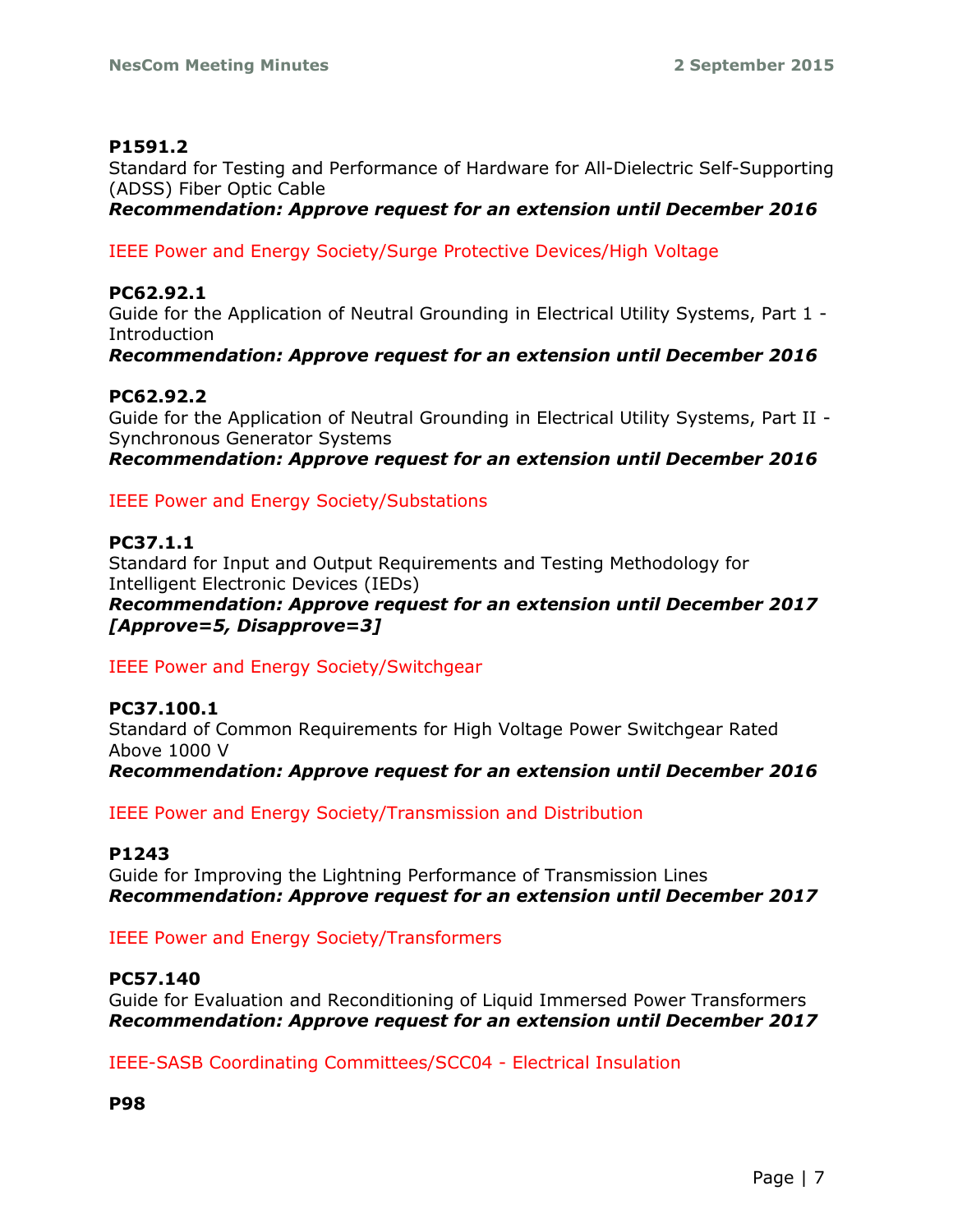Standard for the Preparation of Test Procedures for the Thermal Evaluation of Solid Electrical Insulating Materials

#### *Recommendation: Approve request for an extension until December 2016*

IEEE-SASB Coordinating Committees/SCC20 - Test and Diagnosis for Electronic **Systems** 

#### **P1871.2**

Recommended Practice for IEEE 1671 Test Equipment Templates and Extension Classes for Describing Intrinsic Signal Path Information for Cables, Interface Adaptors and Test Equipment

*Recommendation: Approve request for an extension until December 2017*

# **4.3 New PARs**

IEEE-SA Board of Governors/Corporate Advisory Group

#### **P1865**

Specifications for Maintenance and Testing of Distributed Control Systems in Power Plants

#### *Recommendation: Approve new PAR until December 2019*

**Note:** This PAR was initially recommended for deferral and Jon Rosdahl agreed to be a mentor for the Working Group for this project. After discussions during the meeting series, the PAR was removed from the SASB consent agenda and recommended for conditional approval. The conditions have been met.

#### IEEE Computer Society/LAN/MAN Standards Committee

#### **P802.1AX-2014/Cor 1**

Standard for Local and Metropolitan Area Networks - Link Aggregation - Corrigendum 1: Technical and Editorial Corrections *Recommendation: Approve new PAR until December 2019*

#### **P802.1CM**

Time-Sensitive Networking for Fronthaul *Recommendation: Approve new PAR until December 2019*

#### **P802.1Qcn**

Standard for Local and Metropolitan Area Networks - Bridges and Bridged Networks Amendment: Virtual Station Interface (VSI) Discovery and Configuration Protocol (VDP) Extension to Support Network Virtualization Overlays Over Layer 3 (NVO3) *Recommendation: Approve new PAR until December 2019*

#### **P802.1Qcp**

Standard for Local and Metropolitan Area Networks - Bridges and Bridged Networks Amendment: YANG Data Model

*Recommendation: Approve new PAR until December 2019*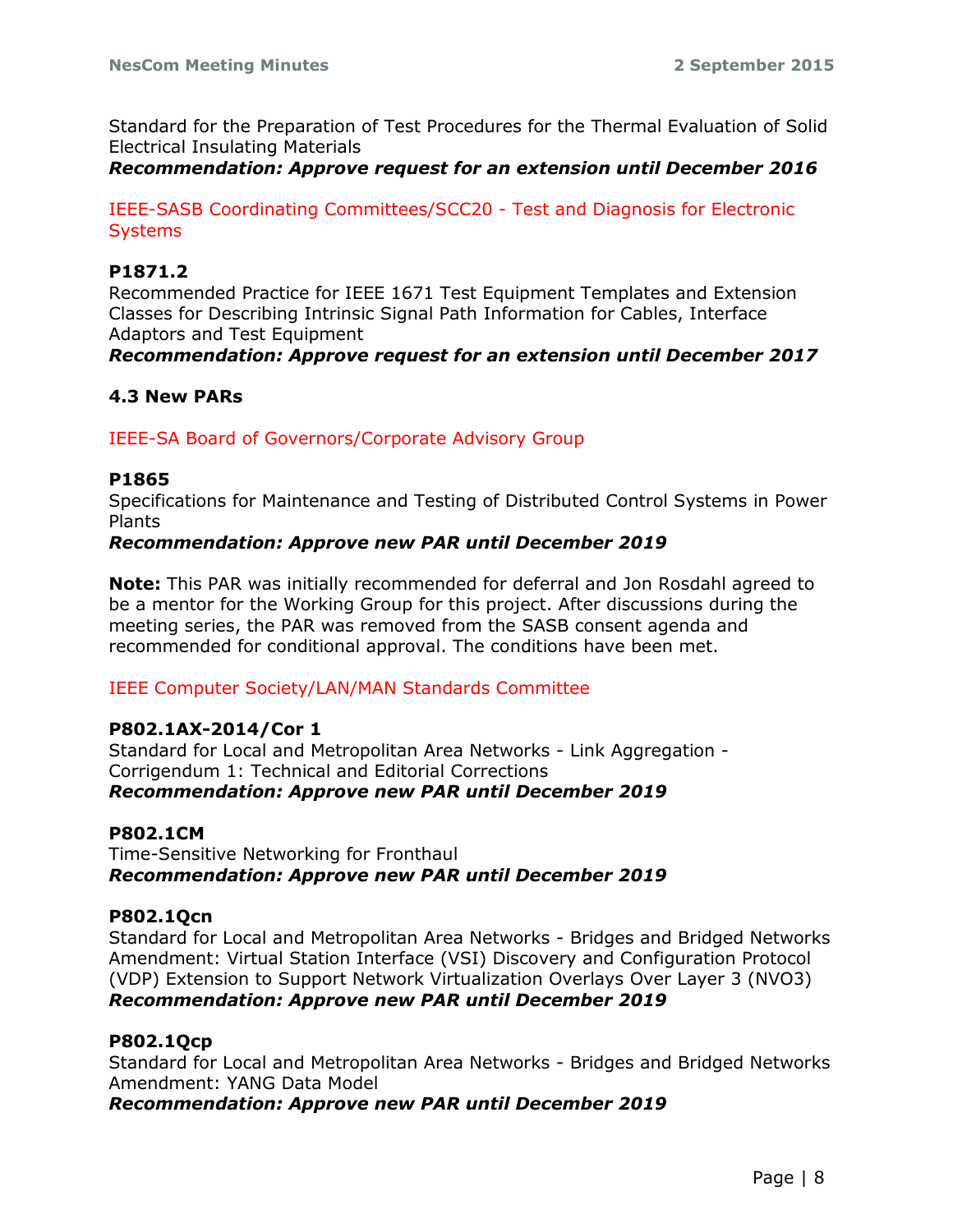### **P802.1Xck**

Standard for Local and Metropolitan Area Networks - Port-Based Network Access Control Amendment: YANG Data Model

*Recommendation: Approve new PAR until December 2019*

### **P802.11az**

Standard for Information Technology - Telecommunications and Information Exchange Between Systems Local and Metropolitan Area Networks - Specific Requirements Part 11: Wireless LAN Medium Access Control (MAC) and Physical Layer (PHY) Specifications - Enhancements for Positioning

# *Recommendation: Approve new PAR until December 2019*

# **P802.19.1a**

Standard for Information Technology - Telecommunications and Information Exchange Between Systems - Local and Metropolitan Area Networks - Specific Requirements - Part 19: TV White Space Coexistence Methods Amendment: Coexistence Methods for Geo-Location Capable Devices Operating Under General Authorization

# *Recommendation: Approve new PAR until December 2019*

### **P802E**

Recommended Practice for Privacy Considerations for IEEE 802 Technologies *Recommendation: Approve new PAR until December 2019*

IEEE Computer Society/Standards Activities Board

# **P3333.2.5**

Bio-CAD File Format for Medical Three-Dimensional (3D) Printing *Recommendation: Approve new PAR until December 2019*

IEEE Consumer Electronics Society/Standards Committee

CES Chair Yu Yuan joined the meeting by phone for the discussion of these three PARS:

# **P360**

Standard for Wearable Consumer Electronic Devices - Overview and Architecture *Recommendation: Approve new PAR until December 2019*

# **P2025.1**

Standard for Consumer Drones: Taxonomy and Definitions *Recommendation: Defer new PAR until the next NesCom meeting*

# **P2025.2**

Standard for Consumer Drones: Privacy and Security *Recommendation: Defer new PAR until the next NesCom meeting*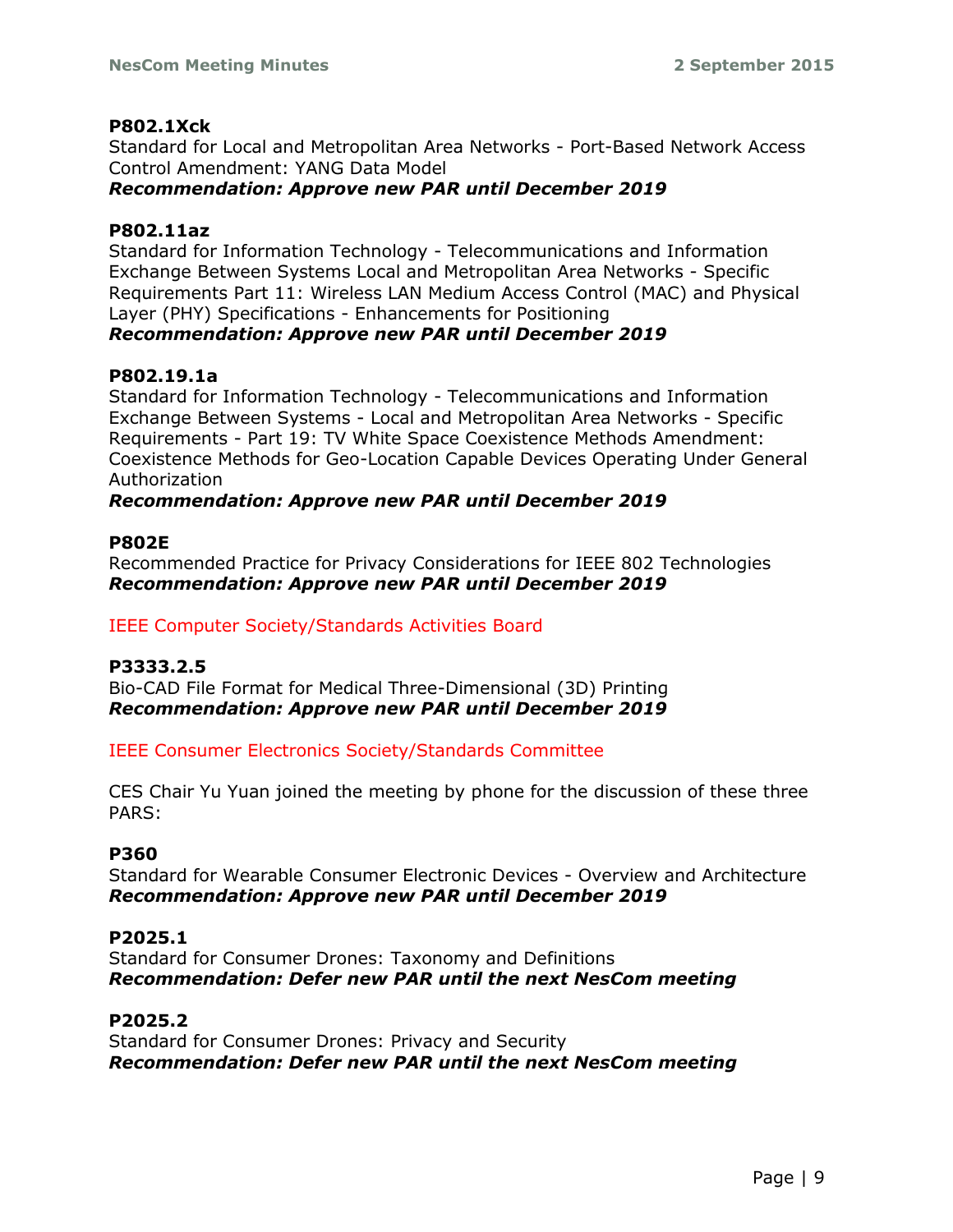**AI:** Annette Reilly, Jon Rosdahl, and Steve Dukes agreed to be mentors for the PAR wording for P2025.1 and P2025.2.

IEEE Dielectrics and Electrical Insulation Society/Standards Committee

### **P1732**

Recommended Practice for Space Charge Measurements in Full-Size High Voltage Direct Current Extruded Cables

*Recommendation: Defer new PAR until the next NesCom meeting*

IEEE Engineering in Medicine and Biology Society/IEEE 11073 Standards Committee

### **P11073-10419-2015/Cor 1**

Health Informatics - Personal Health Device Communication - Part 10419: Device Specialization - Insulin Pump - Corrigendum 1 *Recommendation: Approve new PAR until December 2019*

#### **P11073-10424-2014/Cor 1**

Health Informatics - Personal Health Device Communication - Part 10424: Device Specialization - Sleep Apnoea Breathing Therapy Equipment (SABTE) - Corrigendum 1

*Recommendation: Approve new PAR until December 2019*

#### **P11073-10425-2014/Cor 1**

Health Informatics - Personal Health Device Communication - Part 10425: Device Specialization - Continuous Glucose Monitor (CGM) - Corrigendum 1 *Recommendation: Approve new PAR until December 2019*

IEEE Engineering in Medicine and Biology Society/Standards Committee

#### **P2650**

Standard for Enabling Mobile Device Platforms to be Used as Pre-Screening Audiometric Systems

*Recommendation: Approve new PAR until December 2019*

IEEE Industry Applications Society/Technical Books Coordinating Committee

#### **P3005.4**

Recommended Practice for Design and Operational Considerations for Improving the Reliability of Emergency and Stand-By Power Systems *Recommendation: Approve new PAR until December 2019*

#### **P3005.7**

Recommended Practice for the Application of Metering for Energy Management of Industrial and Commercial Power Systems *Recommendation: Approve new PAR until December 2019*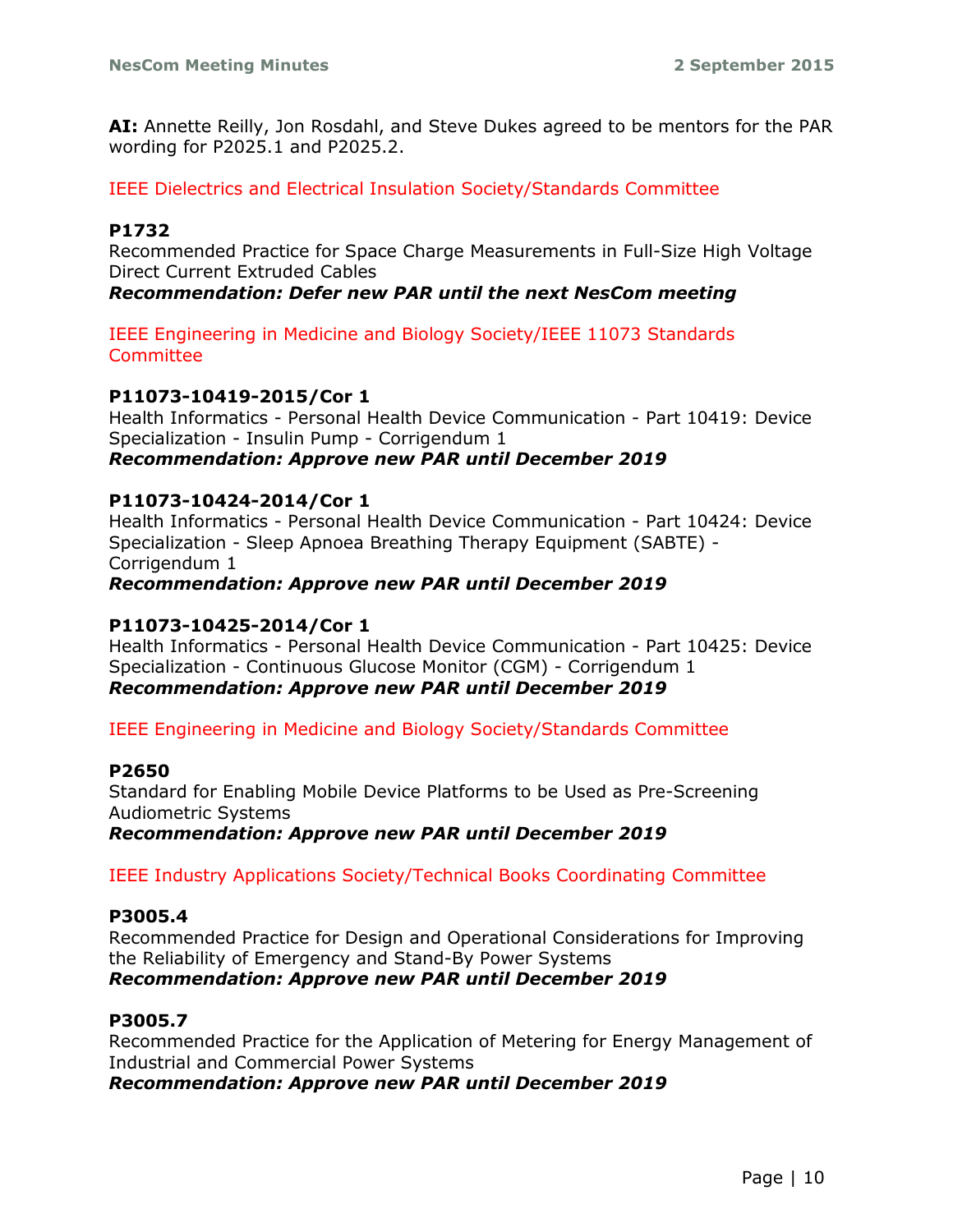# IEEE Power and Energy Society/Surge Protective Devices/High Voltage

### **PC62.92.6**

Guide for the Application of Neutral Grounding in Electrical Utility Systems, Part VI - Systems Supplied by Current-Regulated Sources *Recommendation: Approve new PAR until December 2019*

IEEE Power and Energy Society/Surge Protective Devices/Low Voltage

#### **PC62.55**

Guide for Surge Protection of DC Power Feeds to Remote Radio Heads (RRH) *Recommendation: Approve new PAR until December 2019*

### **PC62.59**

Standard for Test Methods and Preferred Values for Voltage Limiting, Clamping-Type, PN Junction Surge Protective Components *Recommendation: Approve new PAR until December 2019*

IEEE Power and Energy Society/Transmission and Distribution

#### **P1870**

Guide for the Parameter Measurement of AC Transmission Lines *Recommendation: Approve new PAR until December 2019*

#### **PC135.80-2012/Cor 1**

Standard for Fasteners for Overhead Line Construction - Corrigendum 1: Table 5 - Dimensions of Hex Nuts

*Recommendation: Approve new PAR until December 2019*

#### **4.4 PARs for the Revision of Standards**

IEEE Computer Society/LAN/MAN Standards Committee

#### **P802.15.3**

Standard for High Data Rate Wireless Multi-Media Networks *Recommendation: Approve PAR for the revision of a standard until December 2019*

IEEE Computer Society/Microprocessor Standards Committee

#### **P754**

Standard for Floating-Point Arithmetic *Recommendation: Approve PAR for the revision of a standard until December 2019*

IEEE Computer Society/Software & Systems Engineering Standards Committee

#### **P15939**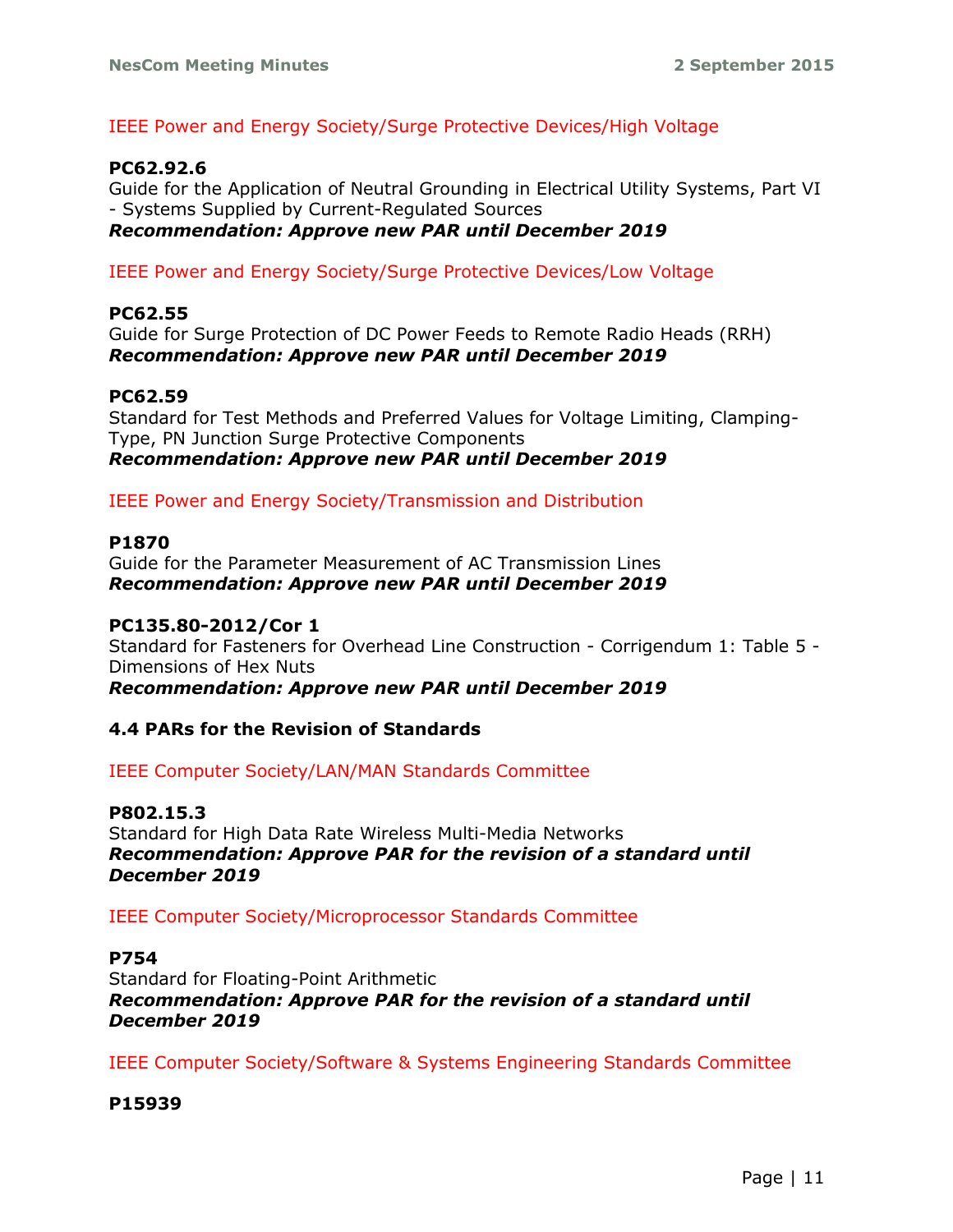#### Systems and Software Engineering - Measurement Process *Recommendation: Approve PAR for the revision of a standard until December 2019*

### IEEE Communications Society/Standards Development Board

#### **P1652**

Standard for Translating Head and Torso Simulator Measurements from Eardrum to Other Acoustic Reference Points

*Recommendation: Defer PAR for the revision of a standard until the next NesCom meeting*

IEEE Engineering in Medicine and Biology Society/IEEE 11073 Standards Committee

#### **P11073-10404**

Health Informatics - Personal Health Device Communication - Part 10404: Device Specialization - Pulse Oximeter

*Recommendation: Conditionally approve PAR for the revision of a standard until December 2019; contingent upon deleting duplicate standards mentioned in 8.1 on the PAR and adding item numbers.*

#### **P11073-10407**

Health Informatics - Personal Health Device Communication - Device Specialization - Blood Pressure Monitor

*Recommendation: Conditionally Approve PAR for the revision of a standard until December 2019; contingent upon deleting duplicate standards mentioned in 8.1 on the PAR and adding item numbers.*

#### **P11073-10408**

Health Informatics - Personal Health Device Communication Part 10408: Device Specialization - Thermometer

*Recommendation: Conditionally approve PAR for the revision of a standard until December 2019; contingent upon deleting duplicate standards mentioned in 8.1 on the PAR and adding item numbers.*

#### **P11073-10415**

Health Informatics - Personal Health Device Communication - Device Specialization - Weighing Scale

*Recommendation: Conditionally approve PAR for the revision of a standard until December 2019; contingent upon deleting duplicate standards mentioned in 8.1 on the PAR and adding item numbers.*

#### **P11073-10420**

Health Informatics - Personal Health Device Communication Part 10420: Device Specialization - Body Composition Analyzer

*Recommendation: Conditionally approve PAR for the revision of a standard until December 2019; contingent upon deleting TM-20081 and deleting*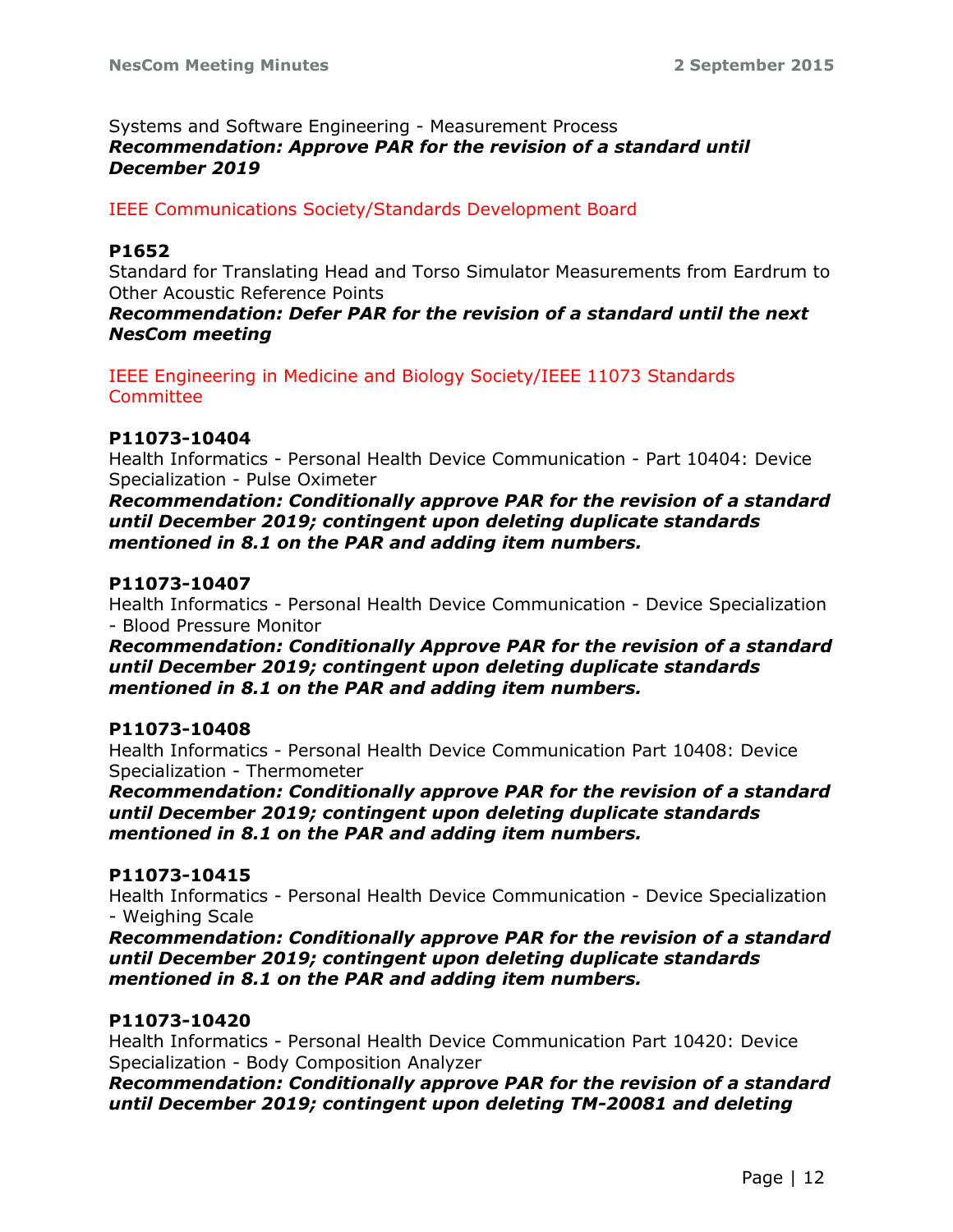### *duplicate standards mentioned in 8.1 on the PAR and adding item numbers.*

IEEE Power and Energy Society/Electric Machinery

# **P433**

Recommended Practice for Insulation Testing of AC Electric Machinery with High Voltage at Very Low Frequency

#### *Recommendation: Defer PAR for the revision of a standard until the next NesCom meeting*

# **P1110**

Guide for Synchronous Generator Modeling Practices and Parameter Verification with Applications in Power System Stability Analyses *Recommendation: Approve PAR for the revision of a standard until December 2019*

IEEE Power and Energy Society/Insulated Conductors

### **P48**

Standard for Test Procedures and Requirements for Alternating-Current Cable Terminations Used on Shielded Cables Having Laminated Insulation Rated 2.5 kV through 765 kV or Extruded Insulation Rated 2.5 kV through 500 kV *Recommendation: Approve PAR for the revision of a standard until* 

# *December 2019*

# **P1185**

Recommended Practice for Cable Installation in Generating Stations and Industrial **Facilities** 

#### *Recommendation: Approve PAR for the revision of a standard until December 2019*

# **P1210**

Standard Tests for Determining Compatibility of Cable-Pulling Lubricants with Wire and Cable

*Recommendation: Approve PAR for the revision of a standard until December 2019*

IEEE Power and Energy Society/Power System Analysis, Computing, and Economics **Committee** 

#### **P859**

Standard Terms for Reporting and Analyzing Outage Occurrences and Outage States of Electrical Transmission Facilities *Recommendation: Approve PAR for the revision of a standard until December 2019*

IEEE Power and Energy Society/Switchgear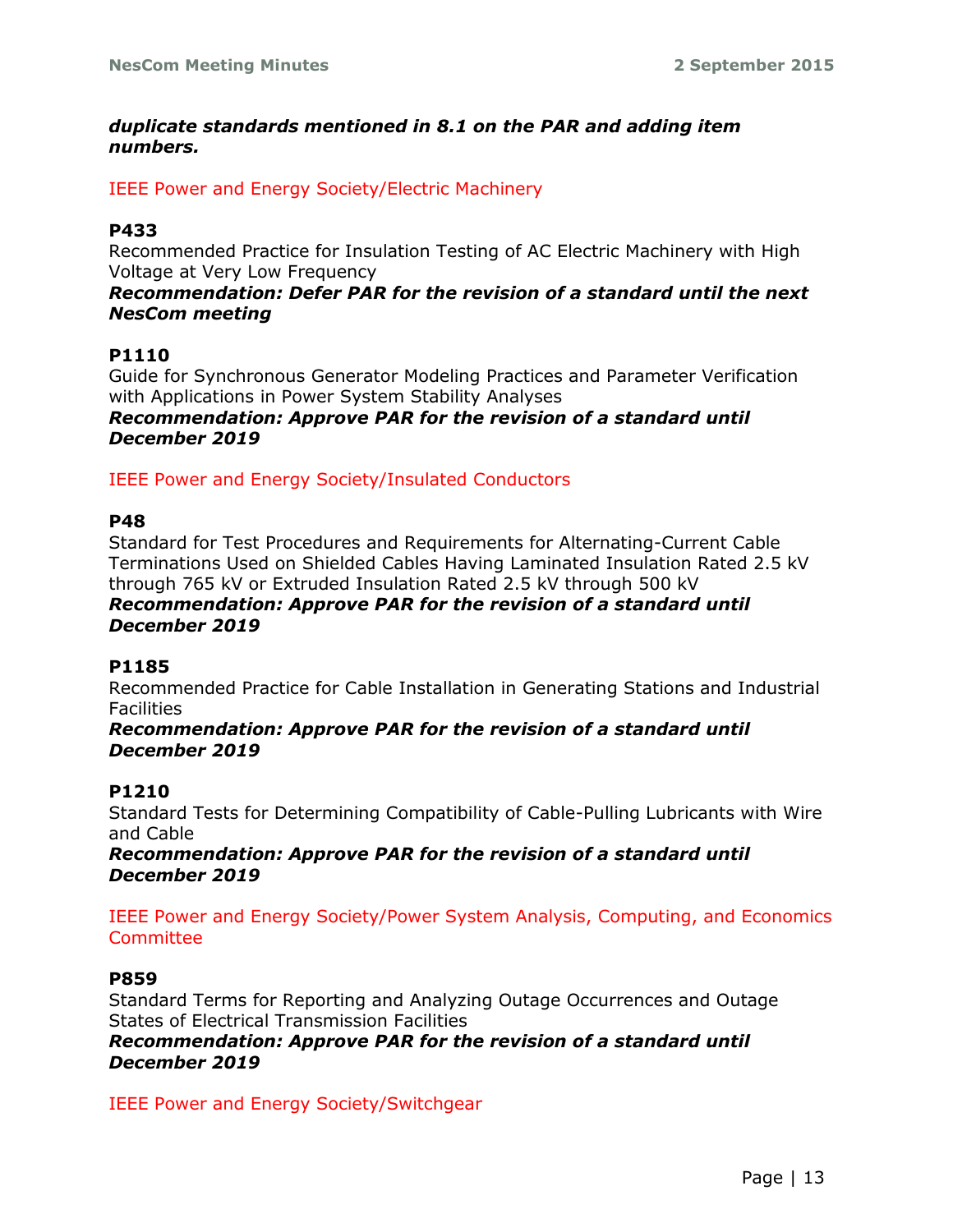### **PC37.21**

Standard for Control Switchboards *Recommendation: Approve PAR for the revision of a standard until December 2019*

IEEE Power and Energy Society/Transmission and Distribution

### **P824**

Standard for Series Capacitor Banks in Power Systems *Recommendation: Approve PAR for the revision of a standard until December 2019*

IEEE Power and Energy Society/Transformers

**PC57.12.58** Guide for Conducting a Transient Voltage Analysis of a Dry-Type Transformer Coil *Recommendation: Approve PAR for the revision of a standard until December 2019*

IEEE-SASB Coordinating Committees/SCC20 - Test and Diagnosis for Electronic **Systems** 

# **P1445**

Standard for Digital Test Interchange Format (DTIF) *Recommendation: Approve PAR for the revision of a standard until December 2019*

# **5 OLD BUSINESS**

**5.1 Appropriate participation thresholds for entity and individual projects -** Andrew Myles presented the information that he initially introduced during the June 2015 NesCom teleconference. The discussion initiated from the question on the PAR form related to how many people are actively working on the project, and it expanded to the broader discussion about stakeholder outreach and whether or not standards should all be global. There was a lot of interest from all of the stakeholders represented in the meeting room, and it was agreed that the topics raised in Andrew's presentation were more appropriate at the SASB level. Chuck Adams mentioned that this should also be addressed in the CAG, but it was agreed that the CAG should be represented on the SASB Ad Hoc.

**Motion: Develop an Ad Hoc at the Standards Board level to clarify what is required information with regard to participation levels on the PAR form and for new projects. The motion was approved [5 in favor, 2 opposed].**

# **6 NEW BUSINESS**

# **6.1 Update on myProject redesign**